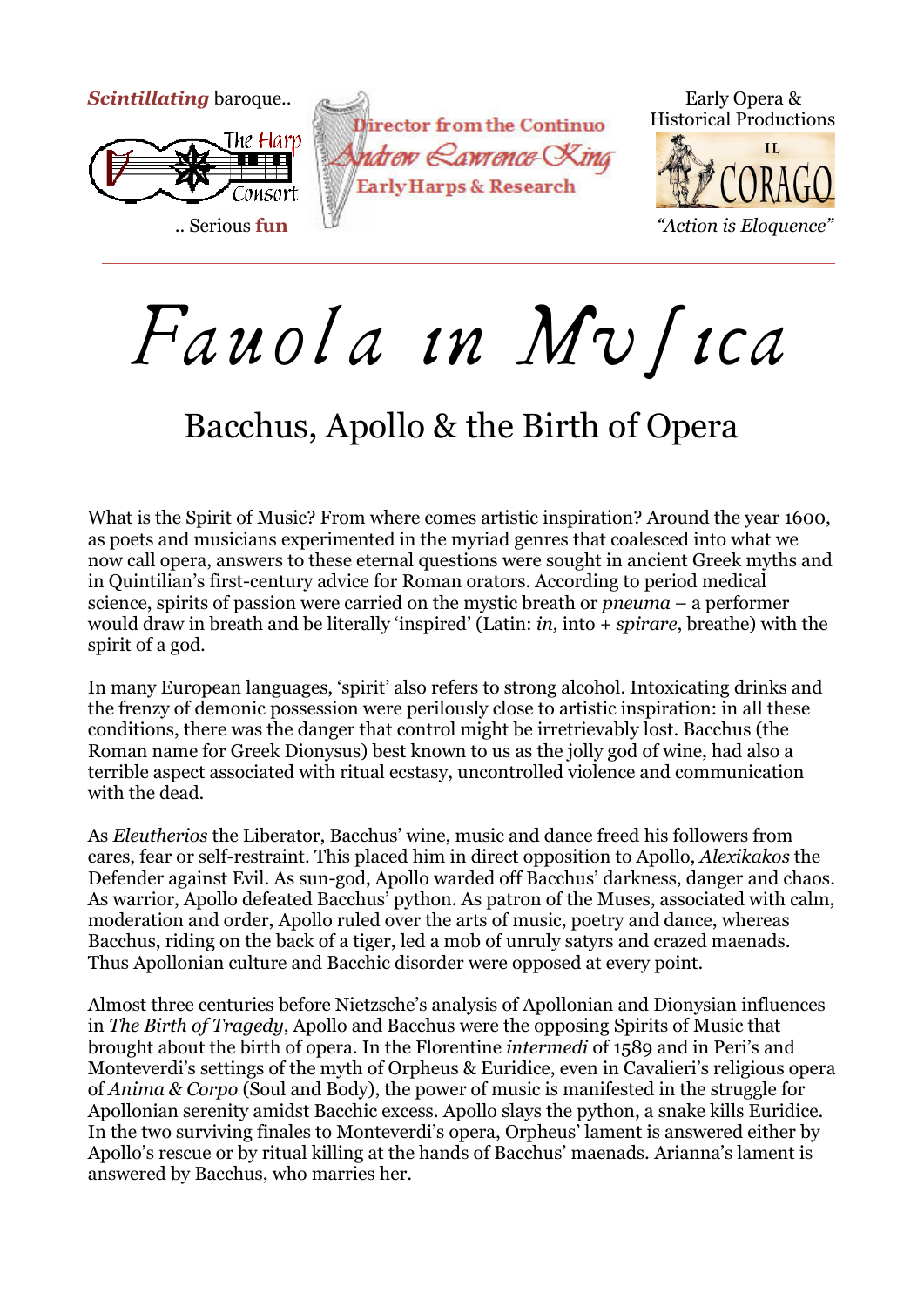Early 'opera' abounds with such polar contrasts. The soul is inclined to Apollo, the body to Bacchus. Love can lead to either, War can bring forth the noble warrior or the chaos of battle. The Apollonian moderation of pastoral Arcadia is in sharp contrast with the excesses of Pan and other woodland gods: the dark forest was a locus for danger, chaos and encounters with death. Similarly the calm sea could be enraged by furious storms, and 17thcentury sailors were often represented as drunk, their unsteady steps ruled by alcohol, by the motion of the waves, or by demonic possession. Sailors often oppose the Apollonian hero.

Formal religion accepted Apollo as a symbol for Christ, remembering how Moses lifted up the Serpent in the wildness as a parallel to Apollo's defeat of the Python. But the first miracle at Cana turned clear water into Bacchus' wine, and the Mass itself ritualises a mystery of wine and death. Many dramatic oratorios contrast the cool serenity of Apollonian paradise with the chaos of the Inferno. In secular works, the lyre of Apollo, the mythical *cetra*, became a symbol for music itself, and an inspiration for the development of new instruments for the emerging style of *basso continuo.* 

But however we might categorise them today, in their own time these music-dramas were not called 'opera'. And 'oratorio' referred to a building, not to the dramatic music that was sung there. Title pages refer to *rappresentatione* – a show, *rappresentatione cantata* – a sung play, or *favola in musica* – a story in music. Often the most exciting moments were narrated rather than acted out, emphasising the singer's skill as an orator in passionate story-telling.

In music, a ground bass presents composers with a challenge to escape the Apollonian structure of the ostinato with unexpectedly wild harmonies. Even the strict rules of early 17<sup>th</sup>-century counterpoint could be taken to Bacchic extremes, most dangerously by Carlo Gesualdo, in his madrigals of death and in his virtuosic and harmonically daring *canzona.*

In contrast to modern actors looking for their motivation,  $17<sup>th</sup>$ - century performers were confident in the strength of their passions. But artistic inspiration was an uncontrollable force that threatened to run wild. Spirits of passion in the mind produced physical changes in the body, alterations in the balance of the four 'Humours', liquids that ruled the emotions: warm-blooded love and courage, hot anger, dark melancholy, cold phlegm. Unbalanced humours below could all-too-easily overwhelm the rational mind above. The elegant gestures of 17th-century Action were an outward and visible sign of the inward passions, part of the Apollonian technique of the theatre. But driven by Bacchic energy, those same gestures moved the passions of the performer himself and of his audience.

In modern-day Early Music, the cool, intellectual discipline of historical investigation should – at its best – serve to fuel the fire of artistic energy. In any performance, there should be an artistic tension between technical control and wild inspiration. And as our minds and passions respond today to this 17th-century music, Apollo and Bacchus are still amongst us!

Andrew Lawrence-King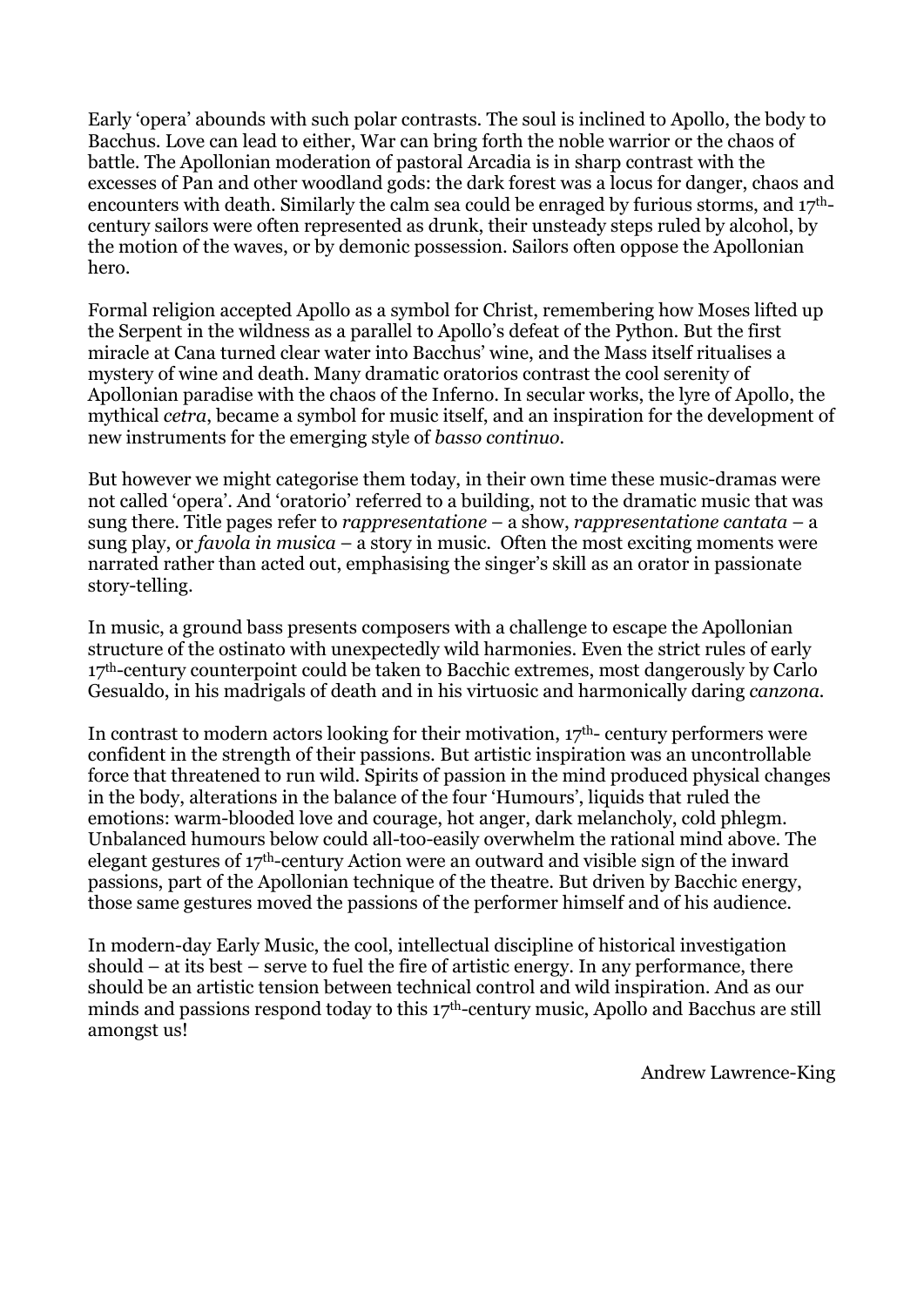$Fawola$  in  $Mv$  fica

Bacchus, Apollo & the Birth of Opera

## The Harp Consort

Marco Beasley – tenor Xavier Diaz Latorre – theorbo, baroque guitar Andrew Lawrence-King – baroque triple harp

Apollo's lyre plays the music of love. Orpheus invokes Apollo as the sun-god. But there is a dark side to Bacchus' way of wine, women and song. Who can give good counsel? Orpheus laments in Hell. Finally, Love triumphs in Paradise.

#### **PROLOGO: The Lyre of Apollo**

*Tempro la cetra* Claudio Monteverdi

#### **ATTO PRIMO** *Arcadia***: Orpheus & the Sun**

*Rosa del ciel* 

Ritornello: La cetra Monteverdi *Orfeo* (1607)

Capona Giovanni Girolamo Kapsberger (1640) Canarios

*Antri ch'a miei lament* Jacopo Peri *Euridice* (1600) Ballo del Gran Duca Emilio de' Cavalieri *Intermedi* (1589)

#### **ATTO SECONDO** *La selva oscura***: Bacchus & the Dark Side**

*Il Tempo* Cavalieri *Rappresentatione* (1600)

Tarantella Improvised *Il Trionfo di Bacco* Lorenzo de' Medici/Giulio Caccini Vi ricorda o boschi ombrosi *Damigella tutta bella* Vincenzo Calestani

Caronte: Bevi, bevi Stefano Landi *La Morte d'Orfeo* (1619) *Passacaglia della vita* Landi



#### **\*\*\*INTERVAL\*\*\***